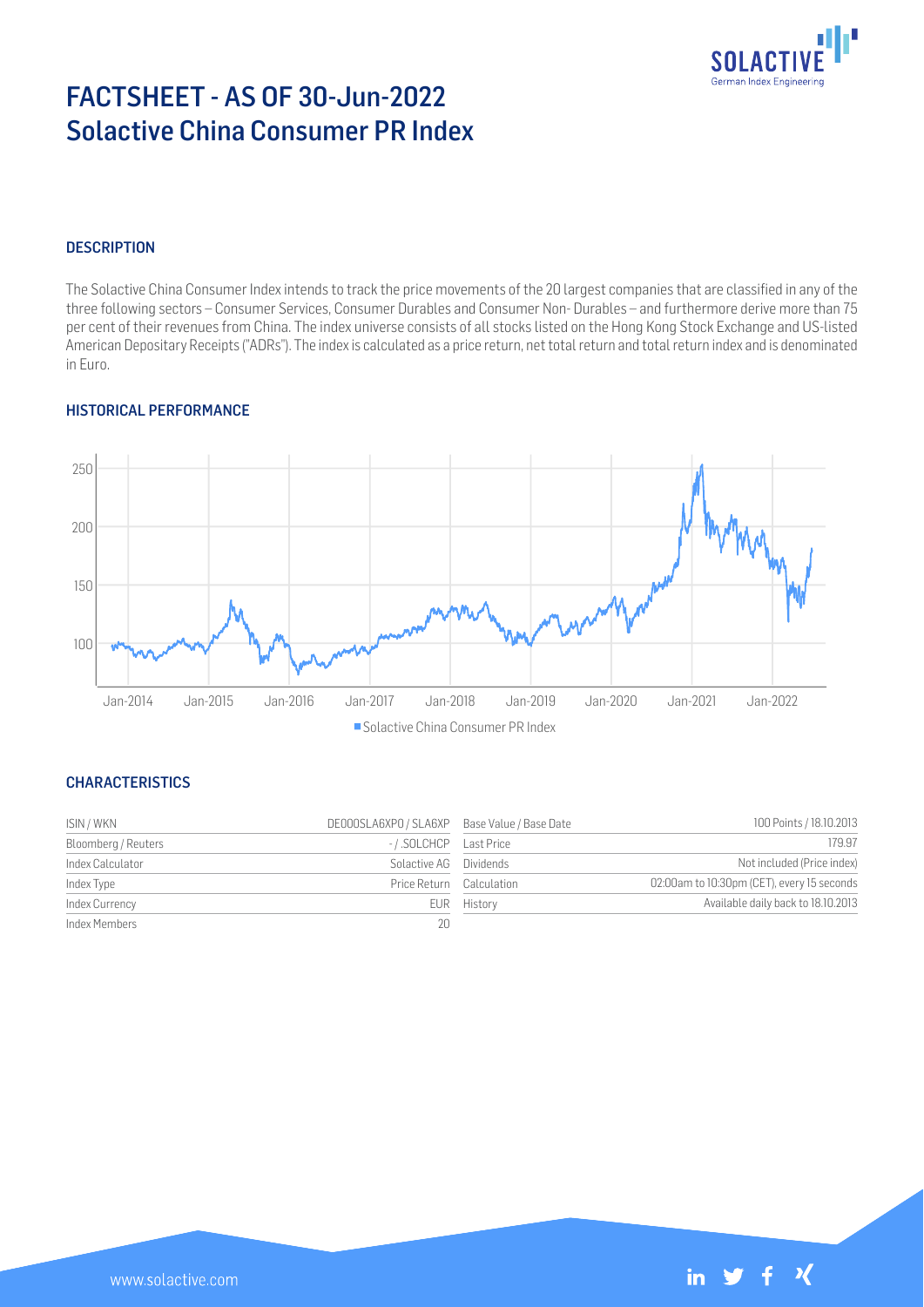

## FACTSHEET - AS OF 30-Jun-2022 Solactive China Consumer PR Index

## **STATISTICS**

| EUR                | 30D      | 90D       | 180D       | 360D                   | <b>YTD</b> | Since Inception       |
|--------------------|----------|-----------|------------|------------------------|------------|-----------------------|
| Performance        | 19.08%   | 22.22%    | 4.73%      | $-12.42%$              | 4.73%      | 85.48%                |
| Performance (p.a.) |          |           |            |                        |            | 7.36%                 |
| Volatility (p.a.)  | 41.35%   | 40.87%    | 46.44%     | 38.71%                 | 46.26%     | 25.05%                |
| High               | 181.46   | 181.46    | 181.46     | 206.52                 | 181.46     | 253.23                |
| Low                | 151.13   | 130.17    | 118.43     | 118.43                 | 118.43     | 72.94                 |
| Sharpe Ratio*      | 17.87    | 3.09      | 0.22       | $-0.31$                | 0.22       | 0.32                  |
| Max. Drawdown      | $-5.49%$ | $-14.72%$ | $-31.67\%$ | $-42.65%$              | $-31.67\%$ | $-53.23%$             |
| VaR 95 \ 99        |          |           |            | $-61.6\%$ \ $-99.3\%$  |            | $-38.2\%$ \ $-66.5\%$ |
| CVaR 95 \ 99       |          |           |            | $-84.4\%$ \ $-140.3\%$ |            | $-57.3\%$ \ $-90.3\%$ |

\* Up to 31 December 2021, ex-post Sharpe ratios use as input for the risk free rate term the London Inter-Bank Offered rates in the respective currencies of the index and at a term equal to the observation period. From 3 J 2022 onwards, Sharpe ratios will be / are calculated using as reference risk free rate input the overnight replacement rate for these currencies, namely SONIA (for GBP), SOFR (for USD) and EURIBOR Overnight (for EUR).



## COMPOSITION BY CURRENCIES

## COMPOSITION BY COUNTRIES



# TOP COMPONENTS AS OF 30-Jun-2022

| Company                              | Ticker                | Country   | Currency   | Index Weight (%) |
|--------------------------------------|-----------------------|-----------|------------|------------------|
| PINDUODUO INC                        | <b>PDD UW Equity</b>  | KY        | <b>USD</b> | 6.41%            |
| GEELY AUTOMOBILE HOLDINGS LT         | 175 HK Equity         | KY        | <b>HKD</b> | 6.25%            |
| LI AUTO INC                          | LI UW Equity          | KY        | <b>USD</b> | 6.24%            |
| GREAT WALL MOTOR COLTD               | 2333 HK Equity        | CN        | <b>HKD</b> | 5.86%            |
| TSINGTAO BREWERY COLTD               | 168 HK Equity         | CN        | <b>HKD</b> | 5.46%            |
| CHINA RESOURCES BEER HOLDINGS CO LTD | 291 HK Equity         | <b>HK</b> | <b>HKD</b> | 5.40%            |
| <b>I I NING CO I TD</b>              | 2331 HK Equity        | KY        | <b>HKD</b> | 5.06%            |
| ALIBABA GROUP HOLDING-SP ADR         | <b>BABA UN Equity</b> | KY        | <b>USD</b> | 5.02%            |
| TRIP.COM GROUP I TD                  | <b>TCOM UW Equity</b> | KY        | <b>USD</b> | 4.98%            |
| XPENG INC - ADR                      | <b>XPEV UN Equity</b> | KY        | <b>USD</b> | 4.79%            |